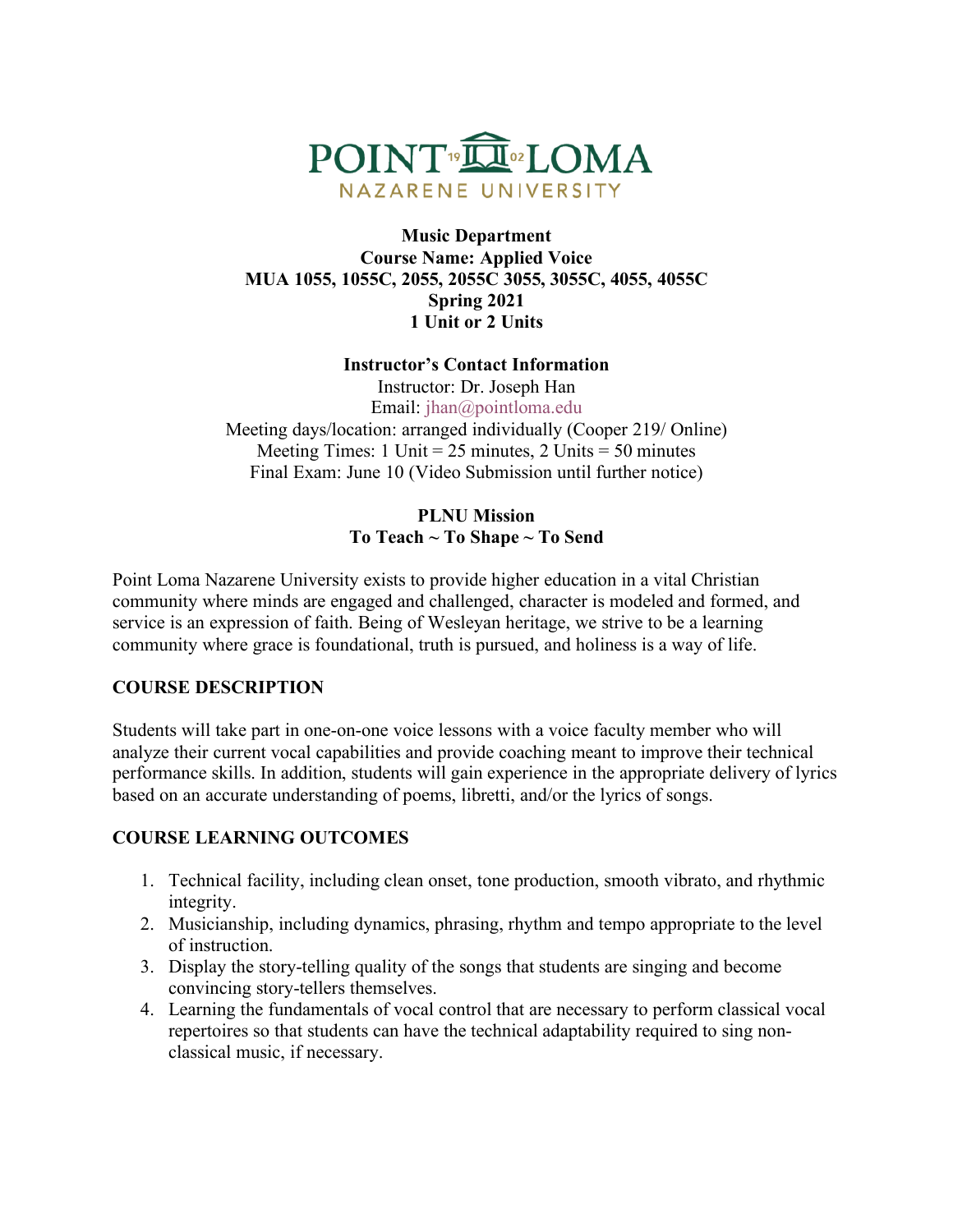## **REQUIRED TEXTS AND RECOMMENDED STUDY RESOURCES**

### **Required:**

• Sheet Music – Once assigned, students are required to obtain/print sheet music and bring to the next lesson. Music can be purchased in the form of books, ordered online (Sheetmusicplus.com, Musicnotes.com, Schubertline.co.uk, Addall.com, etc.), or borrowed from the library. Additionally, some public domain music is available for free download at IMSLP.org. Music should be purchased, although photocopies in a binder are allowed for rehearsal purposes.

• Recording Device (phone, laptop, digital recorder, etc.) – Students are expected to record all lessons and coachings. This recording will be used later during rehearsal time.

• Two - 3 Ring Binders – Students will use this to organize double-sided sheet music and to keep other related material. One binder is for your personal use and the other is for the pianist or coach.

#### **Recommended:**

- Recommended external microphone
- App: "Appcompanist" for quality customizable accompaniment tracks for rehearsal

### **ASSESSMENT AND GRADING**

The course grade will be based on the following elements:

| Lesson Involvement                   | 30%        |
|--------------------------------------|------------|
| Vocal Forum Attendance/Participation | <b>20%</b> |
| Assignments                          | <b>20%</b> |
| Final Performance/Jury               | 30%        |

#### 1. **Lesson Involvement**: 30%

Students are required to attend all lessons and display an appropriate level of preparation. Adequate preparation includes: learning the music (correct pitches, rhythms, etc.), understanding of lyrics, knowledge of word-for-word translation, and readiness based on the direction from previous lessons.

#### 2. **Vocal Forum Attendance/Participation**: 20%

Students must attend and participate in the Vocal Forum on Wednesdays at 4:00-5:15pm, which is expected to take place online this semester. Students must perform live or play pre-recorded videos at least twice during the semester. Additionally, some guest speakers and vocal professionals will be invited to address related topics.

### 3. **Assignments**: 20%

Students are required to submit translations of the songs that they will perform during the final performance/jury by Friday, May 21. Translation must contain the following elements: word-for-word translations, and general English translation (both literal/colloquial). Translations must be submitted via Canvas.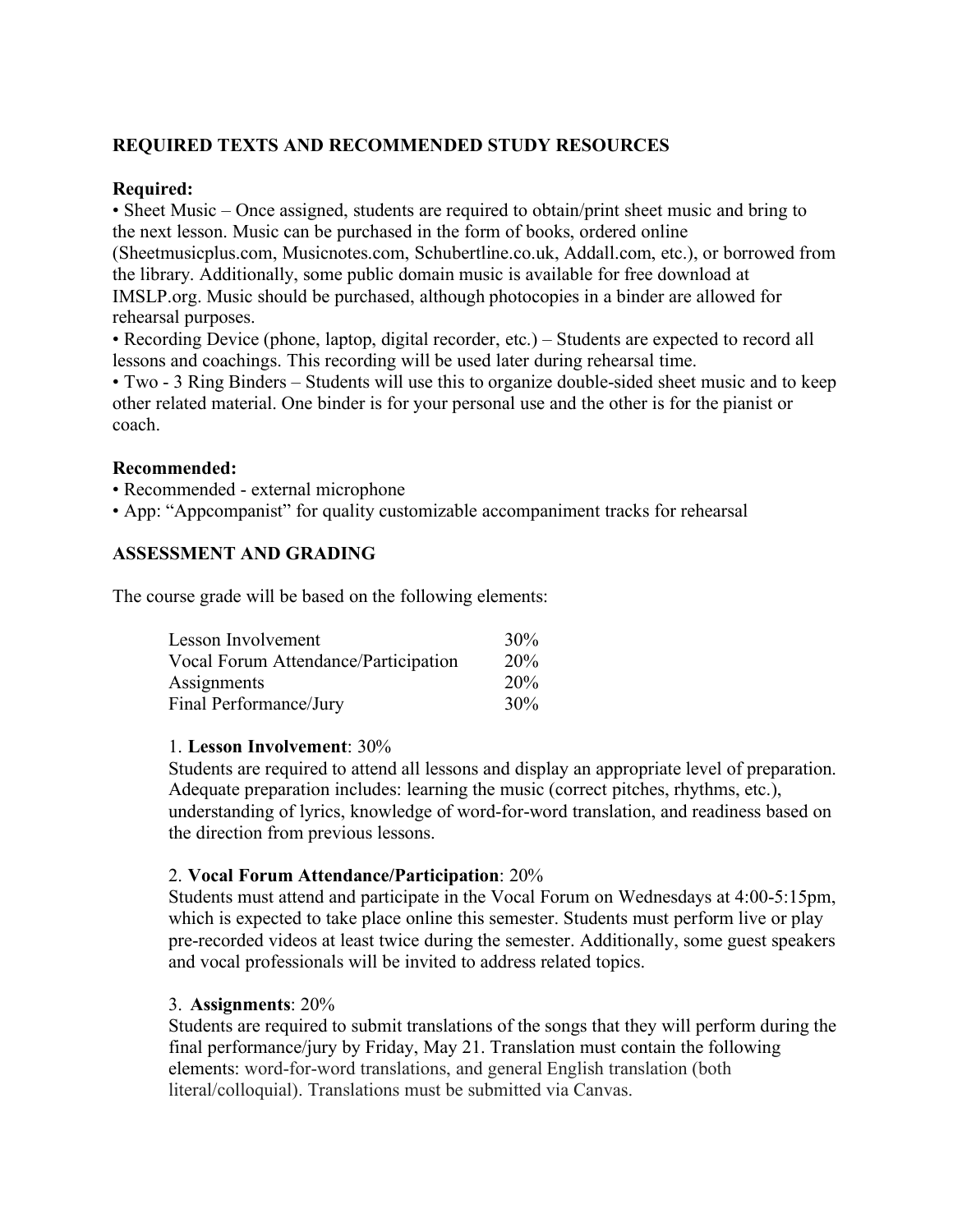Do NOT copy and paste translations from online resources. Make your own translation. After the translation submission, students should be able to recite and translate lyrics of all songs that they are performing by the last lesson before the final performance/jury.

#### 4. **Final Performance/Jury**: 30%

For those of you who are required to perform during a jury, you must submit a jury form by Friday, May 28 that includes which song you will select as your "student choice" song for the recorded submission. From that list, faculty will decide on a "faculty choice" song by Tuesday, June 1. Both video recordings of the "student choice" and the "faculty choice" will be due on the Thursday, June 10.

Students need accompaniment tracks for their final performance. Melva Morrison, mmorriso@pointloma.edu, can help you make recordings. Alternatively, you can use other tracks that are available online or you may seek the assistance of another accompanist. Please check instructions for the recorded jury below.

Instructions for recorded jury:

- 1. Wear formal attire (suits, dress shirts, dresses, well-fitting pants or pantsuits)
- 2. Introduce yourself and the piece you will be singing before you begin
- 3. You may use a phone or tablet. If you record on your phone or tablet, please make sure the camera is completely steady and in horizontal position.
- 4. Position your camera about chest level and try to get your entire body in the shot (at least your upper body).
- 5. Look directly into the camera as often as possible when you sing. This will help the viewers feel that you are singing to them.
- 6. Please record in a bright area and make sure that you appear clearly in the video. The clearer the image, the better!

Grades will be based on the following:

| A 93-100      | $B+87-89$     | $C+77-79$     | $D+67-69$     | F Less than 59 |
|---------------|---------------|---------------|---------------|----------------|
| $A - 90 - 92$ | B 83-86       | $C$ 73-76     | D $63-66$     |                |
|               | $B - 80 - 82$ | $C - 70 - 72$ | $D - 60 - 62$ |                |

### **Sample Standard Grade Scale Based on Percentages**

#### **GENERAL REPERTOIRE**

Please see the minimum required songs below.

- 1st year (MUA 1055 level) minimum of 4 songs, including 2 languages (incl. English)
- 2nd year (MUA 2055 level) minimum of 5 songs, including 3 languages
- 3rd and 4th year (MUA 3055 and 4055 level) minimum of 6 songs, including 4 languages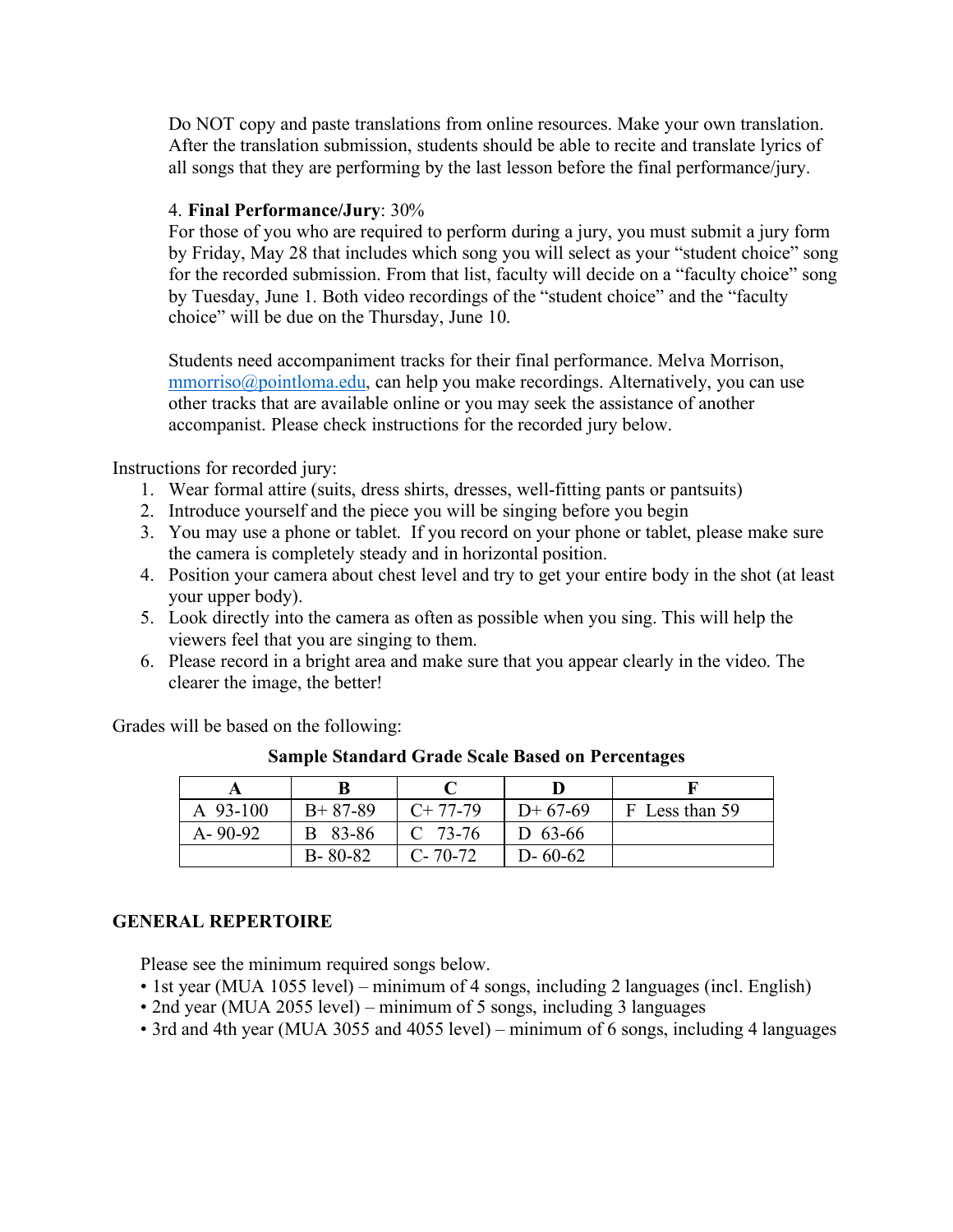### **DEPARTMENT GUIDELINE**

The music department's guideline for practice is a minimum of 5 hours per week. The progress of your singing skill depends on the steadiness of your daily practice.

## **MAKE-UP POLICY**

Make-up lessons are allowed only for excused absences. The instructor will make-up **up to two excused absences**, but it is the student's responsibility to get in touch with the instructor to rearrange/reschedule these missed lessons. There are no make-up lessons for days that occur on school holidays. In the event of an upcoming known absence, students can make arrangements to switch lesson times with one another in order to avoid further scheduling conflicts.

#### \* **Excused Absences Include**:

- 1. Illness or injury to the student
- 2. Death, injury, or serious illness of an immediate family member or the like
- 3. Religious reasons (California Education Code section 89320)
- 4. Jury duty or government obligation

### **RESOURCES AND REFERENCE**

#### **Scores**

- PLNU Library/Worldcat (https://pointloma.on.worldcat.org/discovery)
- IMSLP Offers free downloads of sheet music that is in the public domain.

#### **Dictionaries**

- WordReference online dictionaries (https://www.wordreference.com)
- Florio 1611 Dictionary online dictionary for old Italian language (http://www.pbm.com/~lindahl/florio/search/search.cgi)

### **Translations/IPA**

- LiederNet Archive Offers poetic translations for most song texts (that are not under copyright) (https://www.lieder.net)
- Oxfordlieder (https://www.oxfordlieder.co.uk)
- IPASource Word-for-word translations, IPA transcriptions of song and aria texts (https://www-ipasource-com.pointloma.idm.oclc.org)

#### **Libretti**

• Libretti d'opera Italiani - Libretti for Italian Opera (http://www.librettidopera.it)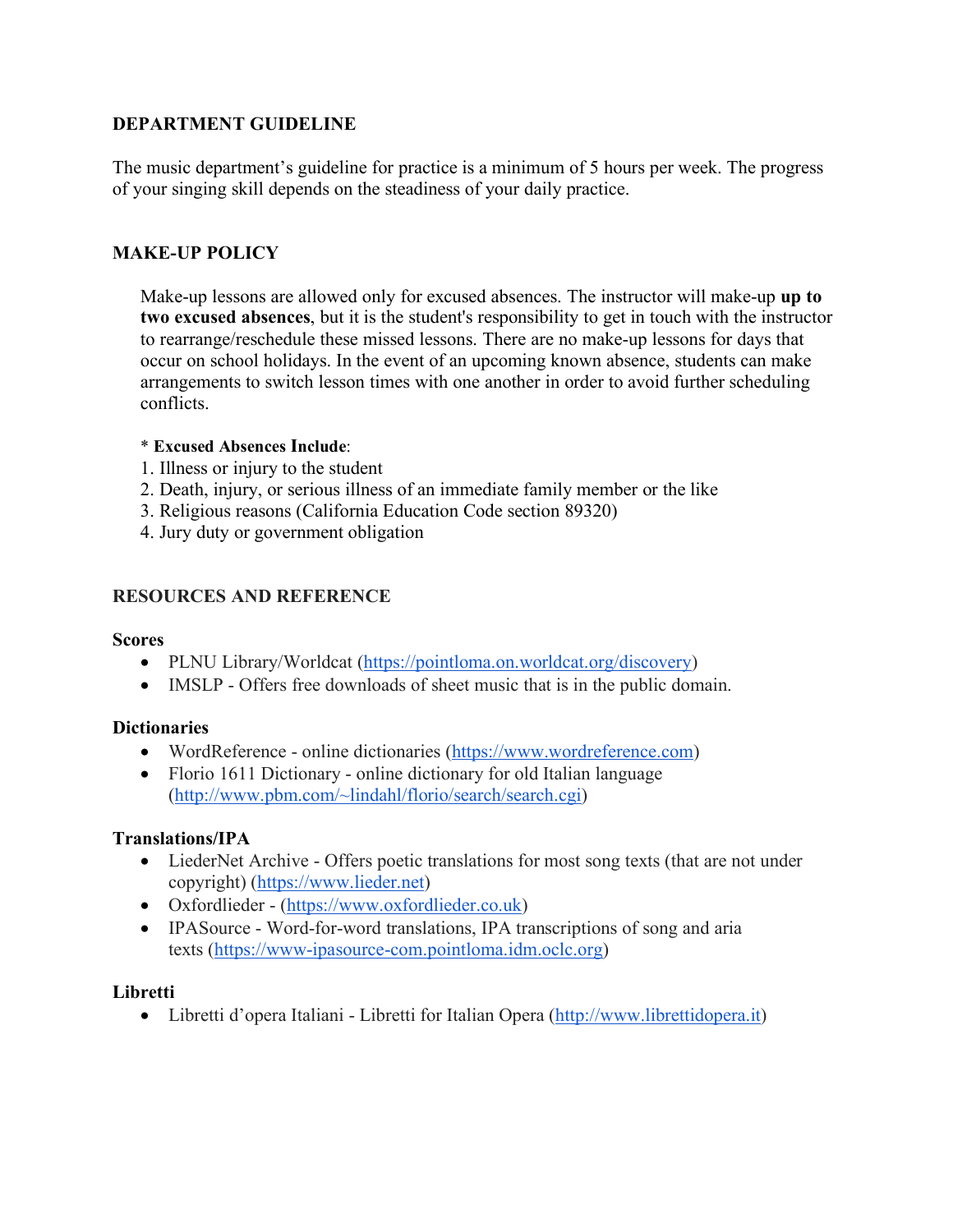## **STATE AUTHORIZATION**

State authorization is a formal determination by a state that Point Loma Nazarene University is approved to conduct activities regulated by that state. In certain states outside California, Point Loma Nazarene University is not authorized to enroll online (distance education) students. If a student moves to another state after admission to the program and/or enrollment in an online course, continuation within the program and/or course will depend on whether Point Loma Nazarene University is authorized to offer distance education courses in that state. It is the student's responsibility to notify the institution of any change in his or her physical location. Refer to the map on State Authorization to view which states allow online (distance education) outside of California.

## **PLNU COPYRIGHT POLICY**

Point Loma Nazarene University, as a non-profit educational institution, is entitled by law to use materials protected by the US Copyright Act for classroom education. Any use of those materials outside the class may violate the law.

# **PLNU ACADEMIC HONESTY POLICY**

Students should demonstrate academic honesty by doing original work and by giving appropriate credit to the ideas of others. Academic dishonesty is the act of presenting information, ideas, and/or concepts as one's own when in reality they are the results of another person's creativity and effort. A faculty member who believes a situation involving academic dishonesty has been detected may assign a failing grade for that assignment or examination, or, depending on the seriousness of the offense, for the course. Faculty should follow and students may appeal using the procedure in the university Catalog. See Academic Policies for definitions of kinds of academic dishonesty and for further policy information.

### **PLNU ACADEMIC ACCOMMODATIONS POLICY**

While all students are expected to meet the minimum standards for completion of this course as established by the instructor, students with disabilities may require academic adjustments, modifications or auxiliary aids/services. At Point Loma Nazarene University (PLNU), these students are requested to register with the Disability Resource Center (DRC), located in the Bond Academic Center (*DRC@pointloma.edu* or 619-849-2486). The DRC's policies and procedures for assisting such students in the development of an appropriate academic adjustment plan (AP) allows PLNU to comply with Section 504 of the Rehabilitation Act and the Americans with Disabilities Act. Section 504 prohibits discrimination against students with special needs and guarantees all qualified students equal access to and benefits of PLNU programs and activities. After the student files the required documentation, the DRC, in conjunction with the student, will develop an AP to meet that student's specific learning needs. The DRC will thereafter email the student's AP to all faculty who teach courses in which the student is enrolled each semester. The AP must be implemented in all such courses.

If students do not wish to avail themselves of some or all of the elements of their AP in a particular course, it is the responsibility of those students to notify their professor in that course. PLNU highly recommends that DRC students speak with their professors during the first